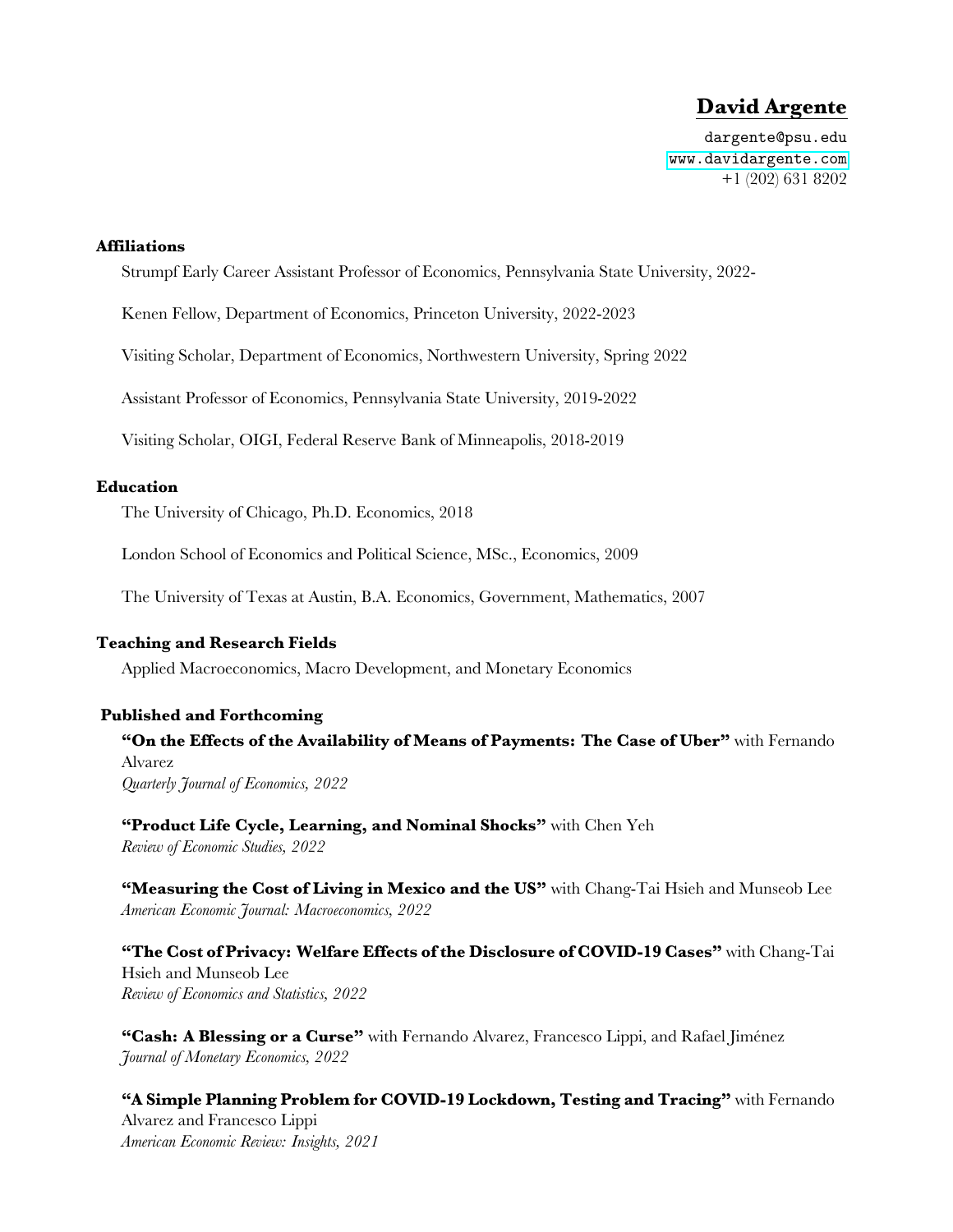#### **"Cost of Living Inequality during the Great Recession"** with Munseob Lee

*Journal of the European Economic Association, 2021*

### **"Cash-Management in Times of COVID-19"** with Fernando Alvarez

*B.E. Journal of Macroeconomics, 2021*

**"Innovation and Product Reallocation in the Great Recession"** with Munseob Lee and Sara Moreira *Journal of Monetary Economics, 2018*

**"Contextual Incentives are Not Enough: Clientelistic Capacity and the Politics of Enrollment in Mexico's Seguro Popular"** with José Antonio Hernández Company *Latin American Policy, 2018*

**"The Price of Fringe Benefits When Formal and Informal Labor Markets Coexist"** with Jorge Garcia *IZA Journal of Labor Economics, 2015*

### **Research Papers**

**"The Life Cycle of Products: Evidence and Implications"** with Munseob Lee and Sara Moreira *Revise and Resubmit at Journal of Political Economy*

**"Are Cryptocurrencies Currencies? Bitcoin as Legal Tender in El Salvador"** with Fernando Alvarez and Diana Van Patten

**"Adam Smith's Linen Shirt"** with Chang-Tai Hsieh and Munseob Lee

**"Strategic Complementarities in a Dynamic Model of Technology Adoption"** with Fernando Alvarez, Francesco Lippi, Esteban Mendez-Chacon, and Diana Van Patten

**"Consumer Surplus of Alternative Payment Methods"** with Fernando Alvarez

**"Patents to Products: Innovation, Product Creation, and Firm Growth"** with Salomé Baslandze, Douglas Hanley, and Sara Moreira.

**"Scalable Expertise"** with Sara Moreira, Ezra Oberfield, and Venky Venkateswaran

**"Price Setting During a Currency Changeover"** with Fernando Alvarez, Alberto Cavallo, and Francesco Lippi

### **Conferences and Presentations**

**2022:** ASSA, Minnesota, Northwestern, OIGI, Bank of Canada, Yale Cowles, SED (scheduled), NBER SI (scheduled), EIEF (scheduled), Dartmouth (scheduled), Berkeley (scheduled), IIES (scheduled), UCSB-LAEF (scheduled)

**2021:** University of California at Berkeley, Wharton, Ahmedabad University, University of California at Los Angeles, Carnegie-Rochester Series, University of California San Diego, AFES, SED, CEMLA-FRBNY-ECB Conference, NBER Summer Institute, EOP, IMSI, University of Southern California, SEA

**2020:** University of Texas at Austin, Columbia Business School, Chicago Fed., University of Pennsylva-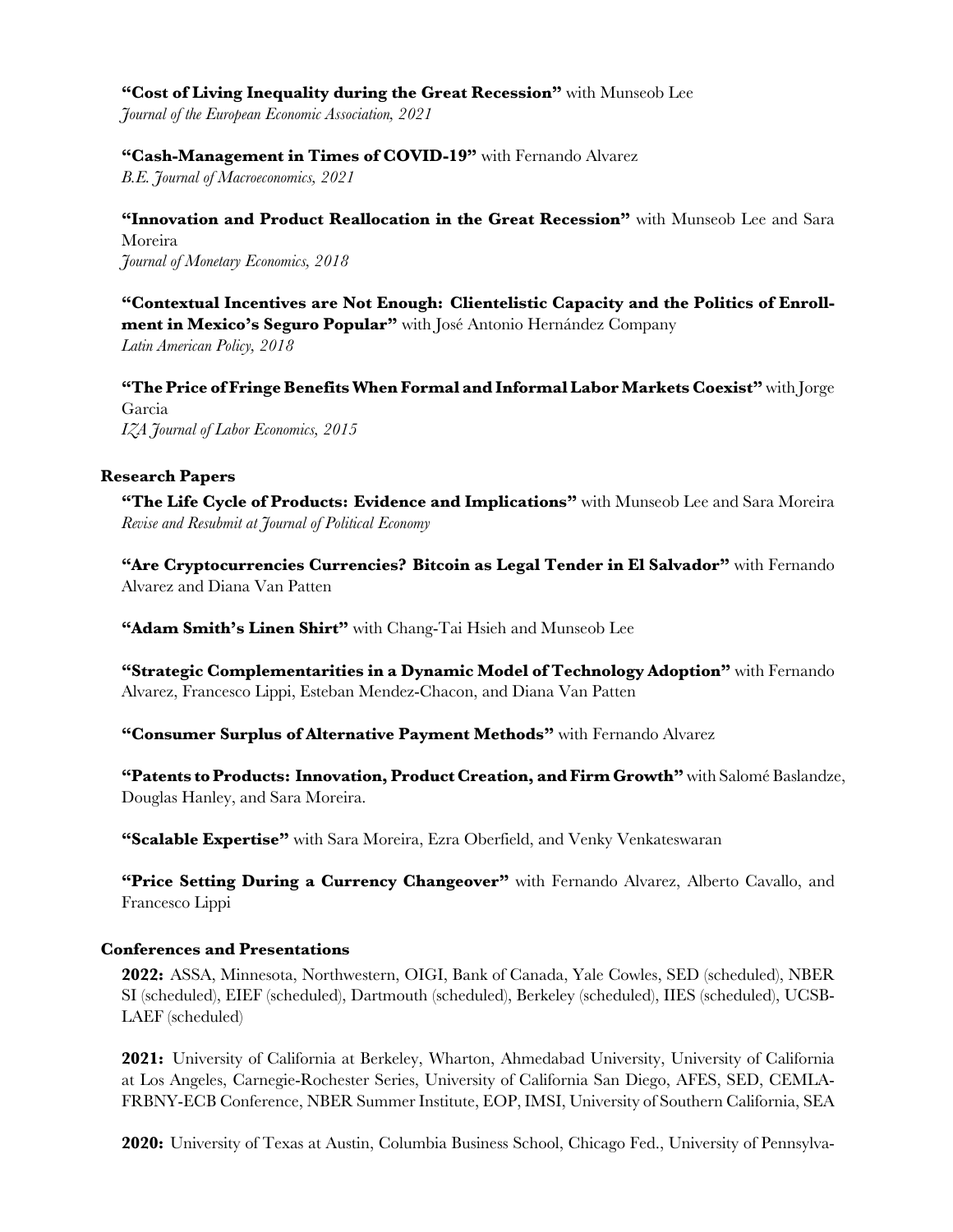nia, Insper-FGV, Pennsylvania State University, European University Institute, Bank of Mexico, Virtual Finance Theory, NBER Summer Institute, Universidad Torcuato Di Tella, MIT, Philadelphia Fed

**2019:** Kansas City Fed., Minneapolis Fed., Rochester University, NBER Productivity, EIEF, Bank of Canada, Dartmouth, Bank of Mexico, Pennsylvania State University, NBER EF&G, LACEA (Puebla), Arizona State University, University of California San Diego, RIDGE

**2018:** Princeton University, Pennsylvania State University, Dartmouth, Dallas Fed., St. Louis. Fed., Richmond Fed., Statistics Norway, University of California Santa Cruz, ITAM, Bank of Mexico, Bank of Canada, EIEF (Pizzanomics), Barcelona GSE, SED (Mexico), NBER Summer Institute, New York University, University of California at Los Angeles, LACEA (Guayaquil)

**2014-2017:** SED (Edinburgh), Bank of Italy, EIEF, European Central Bank, Danmarks Nationalbank, SED (Toulouse), ESNASM (Philadelphia), EIEF, SED (Warsaw), ESWC (Montreal), Bank of Mexico, Macro Midwest (Rochester), IEA, EGSC, Macro Midwest (Miami), IEA (Chicago), EGSC (St. Louis)

## **Professional Activities**

Refereeing: *Econometrica, Quarterly Journal of Economics, Review of Economic Studies, Journal of Political Economy, American Economic Review, American Economic Review: Insights, Journal of Monetary Economics, American Economic Journal: Macroeconomics, Review of Economics and Statistics, Journal of European Economic Association, Review of Economic Dynamics, American Economic Journal: Economic Policy, Journal of Public Economics, Journal of Health Economics, Journal of Industrial Economics, Economic Journal, Journal of International Economics, International Economic Review, European Economic Review, Journal of Economic Dynamics and Control, Journal of Economic Literature, Research Policy, Journal of Mathematical Economics, PLOS One, Journal of Regional Science, Applied Economics, Journal of Economics and Management Strategy, Economic Inquiry, Journal of Small Business Management, Economics Letters, Journal of Population Economics, Quantitative Economics, Journal of Development Economics, Theoretical Economics, Management Science, Review of Financial Studies, IMF Economic Review*

Grant Review: National Science Foundation (NSF), European Research Council (ERC)

Programme Committee: EEA (2021), CEMLA-FRBNY-ECB (2022)

Conference Organization: Rome Macro Junior Conference (aka. Pizzanomics), Rome, 2021-22

### **Research Experience, Affiliations and Other Employment**

| 2022      | Conference on Research in Income and Wealth, Member                  |
|-----------|----------------------------------------------------------------------|
| 2022      | Einaudi Institute for Economics and Finance, Summer Visiting Scholar |
| 2021      | CEMLA, Academic Adviser Joint Research Program                       |
| 2016-2018 | Einaudi Institute for Economics and Finance, Visiting Researcher     |
| 2014-2018 | Bureau of Labor Statistics, Visiting Researcher                      |
| 2017      | European Central Bank, Consultant                                    |
| 2015      | Bank of Mexico, PhD Summer Intern                                    |
| 2014-2016 | Research Assistant for Fernando Alvarez and Robert Shimer            |
| 2014-2016 | Research Assistant for Anil Kashyap and Judith Chevalier             |
| 2013      | Research Assistant for Robert Lucas                                  |
| 2012-2016 | Research Assistant for Joseph Vavra                                  |
| 2010-2011 | World Bank, Junior Professional Associate                            |
| 2009      | LSE Centre for Economic Performance, Research Assistant              |
|           |                                                                      |